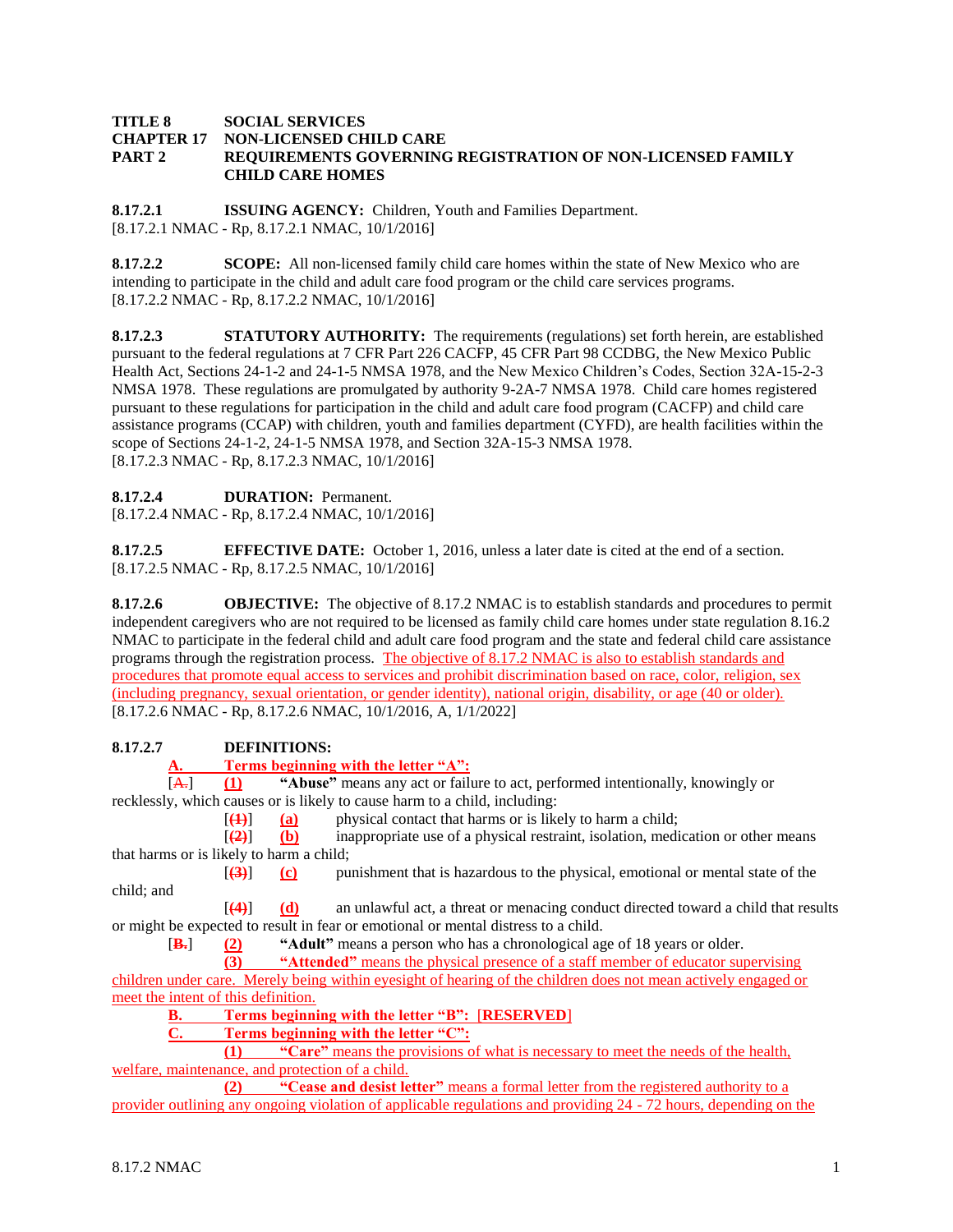circumstances, to rectify the violation(s) before additional action, including suspension or revocation, is taken by the registered authority. A cease and desist letter is usually issued when a registered care giver violates applicable regulations, but there is not an immediate threat to the health and safety of children in care, and seeks to compel compliance before more serious action is taken. A cease and desist letter must provide the specific deadline to rectify the violation(s), 24 to 72 hours, and specify the subsequent action the registered authority will take if the violation(s) is not corrected by that deadline.

[**C.**] **(3) "Child"** means any person who is under the chronological age of 18 years.

[[**D.**] **"Child care assistance program (CCAP)"** means the state of New Mexico's child care services bureau (CCSB) which administers the federal child care and development fund (CCDF).]

[**E.**] **(4) "Child and adult care food program (CACFP)"** means the state of New Mexico's family nutrition bureau which administers the federal child and adult care food program.

**(5) "Child care assistance program (CCAP)"** means the state of New Mexico's child care services bureau (CCSB) which administers the federal child care and development fund (CCDF).

[**F.**] **(6) "Child with a disability or special needs"** means a child with an identified disability, health, or mental health conditions requiring early intervention, special education services, or other specialized services and support; or children without identified conditions, but requiring specialized services, supports, or monitoring.

**(7) "Clean"** means to physically remove all dirt and contamination.

**(8) "Conditions of operation"** means a written plan that applies to a registered home and is developed by the licensing authority when the registered authority determines that provisions within these regulations have been violated. The plan addresses corrective actions that the caregiver must take within a specified

timeframe. **(9) "Corrective action plan"** means the plan submitted by the caregiver addressing how and

when identified deficiencies will be corrected.

[**G.**] **D. Terms beginning with the letter "D":**

**(1) "Disinfect"** means to destroy or inactivate most germs on any inanimate object, but not bacterial spores. Mix four tablespoons of bleach with one gallon of cool water or use an environmental protection agency (EPA) registered disinfectant.

**(2) "Drop-in"** means a child who attends a child care home on an occasional or unscheduled basis to include children who come to play with provider's children without parent being present.

[**H.**] **E. Terms beginning with the letter "E":**

**(1) "Emergency caregiver"** means someone 18 years of age or older who is authorized by the primary caregiver to provide care on an emergency basis, eight hours or less, on behalf of the primary caregiver.

[**I.**] **(2) "Exempt caregiver"** means a child care home primary caregiver who is exempt from participating in the CACFP because he or she is caring only for resident children or does not provide child care during the hours when a meal (breakfast, lunch or dinner) is served.

**(3) "Exploitation"** of a child consists of the act or process, performed intentionally, knowingly, or recklessly, or using a child's property for another person's profit, advantage or benefit without legal entitlement to do so.<br> $\begin{bmatrix} \mathbf{J} \mathbf{.} \end{bmatrix}$  (4)

[**J.**] **(4) "Expulsion"** means the involuntary termination of the enrollment of a child or family.

**F. Terms beginning with the letter "F": "Family, friend or neighbor (FFN)"** means care provided temporarily in a home and only in the case of a public health emergency.

[**K.**] **G. Terms beginning with the letter "G": "Guidance"** means fostering a child's ability to become self-disciplined. Guidance shall be consistent and developmentally appropriate.

[**L.**] **H. Terms beginning with the letter "H":**

**(1) "Home"** means a private residence and its premises registered under these regulations where children receive care, services, and supervision. The caregiver will reside in the home and be the primary caregiver. A home will be considered a building or fixed dwelling that can be occupied for living purposes if it provides complete independent living facilities, including permanent provisions for plumbing and electricity. Special considerations will be made for homes on tribal lands.

**(2) "Homeless children and youth"** means individuals who lack a fixed, regular, and adequate nighttime residence, which includes:

[**(1)**] **(a)** children and youth who are temporarily sharing the housing of other persons due to loss of housing, economic hardship, or a similar reason; are living in motels, hotels, trailer parks (excludes mobile homes), or camping ground due to the lack of alternative adequate accommodations; are living in emergency or transitional shelters; are abandoned in hospitals; or are awaiting foster care placement;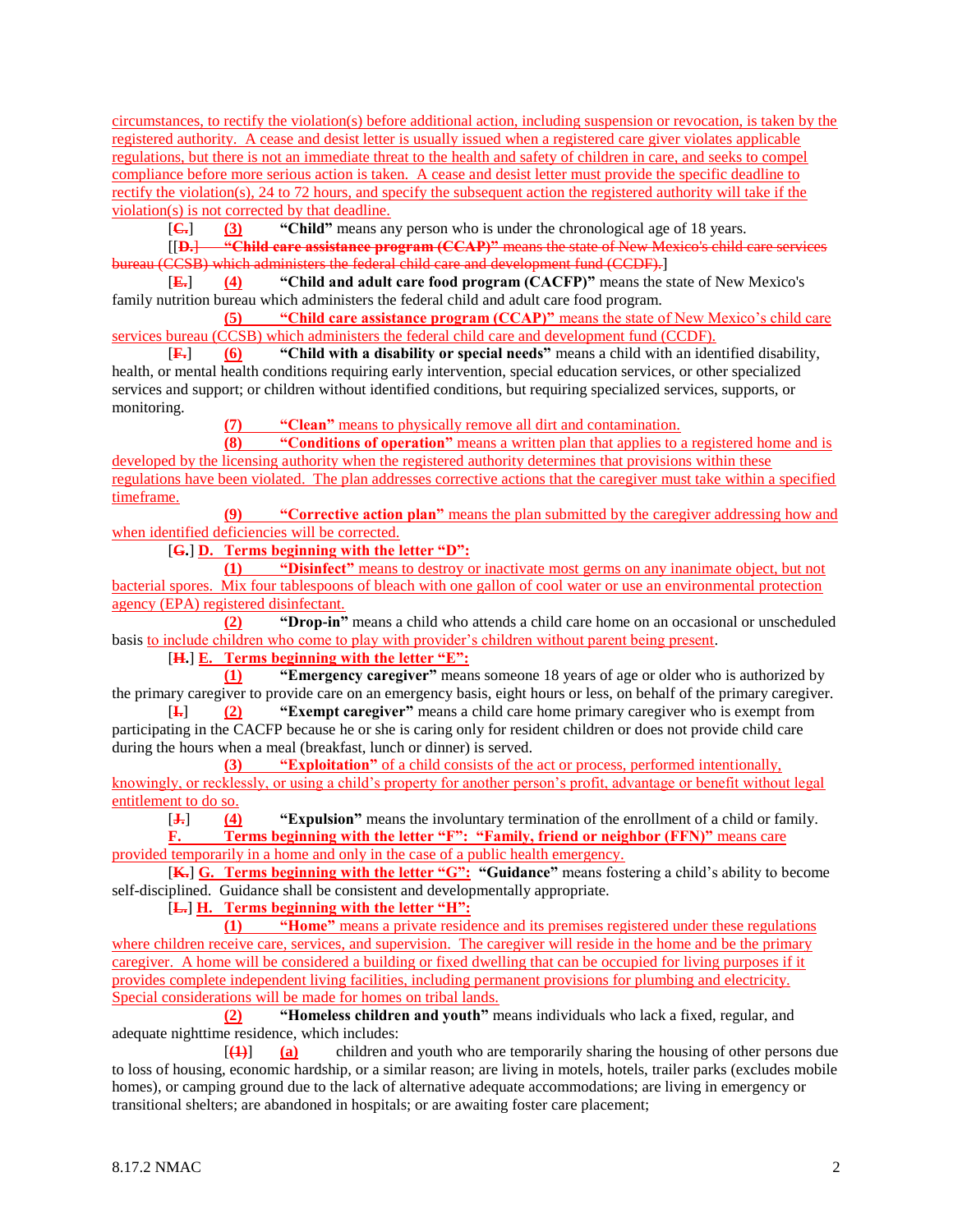[**(2)**] **(b)** children and youth who have a primary nighttime residence that is a public or private place not designed for or ordinarily used as a regular sleeping accommodation for human beings;

[**(3)**] **(c)** children and youth who are living in cars, parks, public spaces, abandoned buildings, substandard housing, bus or train stations, or similar settings; and

[**(4)**] **(d)** migratory children who qualify as homeless for the purposes of this subtitle because the children are living in circumstances described in [Paragraphs (1) through (3) of this subsection] subparagraphs (a) though (c) of this Paragraph.

[**M.**] **I. Terms beginning with the letter "I":**

**(1) "Infant"** means a child from birth to [one-year-old] 12 months.<br>**(2) "In-home care"** means care provided in the child's own home.

**(2)** "**In-home care"** means care provided in the child's own home. In-home care registrations are limited to care of children with documented special needs or a medical condition, and the siblings of qualifying child. In-home care registrations must comply with the following:

**(a)** Parents or legal guardians who choose to use an in-home provider become the employer of the child care provider and must comply with all federal and state requirements related to employers, such as the payment of all federal and state employment taxes and the provision of wage information. Any parent or legal guardian who chooses to employ an in-home provider releases and holds the department harmless from any and all actions resulting from their status as an employer. Payments for in-home provider care are made directly to the parent or legal guardian.

**(b)** Parents or guardians are responsible for submitting documentation from a medical professional detailing the need for in-home care.

**(c)** Parent or guardians must consent to initial and annual inspections in accordance with 8.17.2.13 NMAC.

**(d)** In-home care registrations are exempt from the health and safety requirements outlined in Paragraphs C, D, E, F, G, H, I, J, R, T, U, V, W, X, Z of 8.17.2.22 NMAC; 8.17.2.23 NMAC; and, Paragraphs D and I of 8.17.2.25 NMAC.

**J. Terms beginning with the letter "J":** [**RESERVED**]

**K. Terms beginning with the letter "K":** [**RESERVED**]

**L. Terms beginning with the letter "L":** [**RESERVED**]

**M. Terms beginning with the letter "M": "Media"** means the use of televisions, video games, and non-educational on-line streaming such as video and social media.

**N. Terms beginning with the letter "N":**

**(1) "Neglect"** means the failure to provide the common necessities including but not limited to: food, shelter, a safe environment, education, emotional well-being and healthcare that may result in harm to the child.

[**O.**] **(2) "Non-resident child"** means any child who does not reside in the primary caregiver's home.

[**P.**] **(3) "Notice of Provisional Employment"** means a written notice issued to a child care center or home applicant indicating the [Background Check Unit] background check unit reviewed the applicant's fingerprint based federal or New Mexico criminal record and made a determination that the applicant may begin employment under direct physical supervision until receiving background eligibility. A notice may also indicate the applicant must receive a complete background eligibility prior to beginning employment.

[**Q.**] **(4) "Notifiable diseases"** means confirmed or suspected diseases/conditions as identified by the New Mexico department of health which require immediate reporting to the office of epidemiology which include but are not limited to: measles, pertussis, food borne illness, hepatitis and acquired immune deficiency syndrome.

**Terms beginning with the letter "O": [Reserved]** 

**P. Terms beginning with the letter "P":**

**(1) "Pacifier"** means a rubber or plastic device, often shaped into a nipple, for an infant to suck or bite.

**(2) "Premises"** means all parts of the buildings, grounds, and equipment of a non-licensed home pursuant to these regulations.

[**R.**] **(3) "Primary caregiver"** means a registered child care home caregiver 18 years of age or older who is personally providing care to children, less than 24 hours a day, in his/her own residence and has completed the registration process, paid the required fee and has no other employment during hours of care. The primary caregiver must reside in the home.

**Q. Terms beginning with the letter "Q":** [**RESERVED**]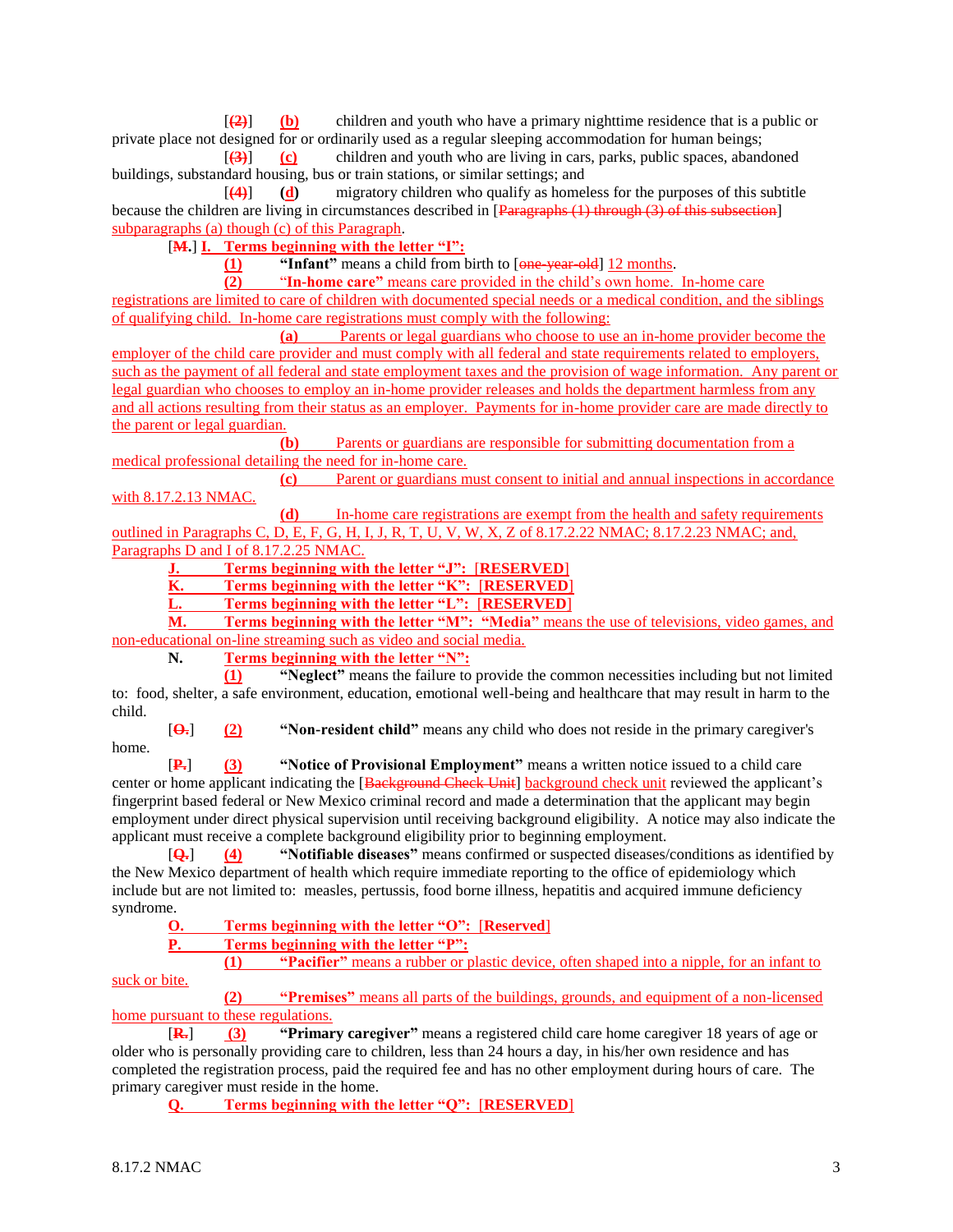**R. Terms beginning with the letter "R":**

[**S.**] **(1) "Registered authority"** means the child care services bureau - registration section of the early childhood services division of the New Mexico children, youth and families department.

[**T.**] **(2) "Registered family child care home"** means the residence of an independent primary caregiver who registers the home under these regulations to participate in the child and adult care food program or in the state and federal child care assistance programs.

[**U.**] **(3) "Registered family child care food-only home"** means the residence of an independent primary caregiver who registers the home under these regulation to participate in the child and adult care food program only and does not participate in the state and federal child care assistance program.

[**V.**] **(4) "Resident child"** means any child who resides in the home, such as the primary caregiver's own children by birth or adoption, foster children, grandchildren, or cohabitant's children who are part of the residential unit.

**S. Terms beginning with the letter "S":**

[**W.**] **(1) "Serious injury"** means the death of a child or accident, illness, or injury that requires treatment by a medical professional or hospitalization.

**(2) "Significant amount of time"** means someone who is on the premises for more than one hour per day during hours of care.

**(3) "Substantiated"** means an incident or complaint determined to factual, based on an investigation of events.

[**X.**] **(4) "Substitute caregiver"** means someone 18 years of age or older who is authorized by the primary caregiver and the registered authority to provide care in the absence of the primary caregiver and is required to complete all the items required of primary caregivers, including background check clearance in accordance with the most current provisions of 8.8.3 NMAC governing background checks and employment history verification provisions.

[**Y. "Substantiated"** means an incident or complaint determined to be factual, based on an tigation of events.]

[**Z.**] **(5) "Supervision"** means the direct observation and guidance of children at all times and requires being physically present with them.

[**AA.**] **(6) "Survey"** means a representative of CYFD's authority to enter a home, observes activity, examine the records and premises, interviews parents and records deficiencies.

**T. Terms beginning with the letter "T":** "Toddler" means a child age 12 months to [35] 24

months.

**U. Terms beginning with the letter "U":**

[**BB.**] **(1) "Unattended"** means a caregiver is not physically present with a child or children under care.

[**CC.**] **(2) "Unsubstantiated"** means an incident or complaint not determined to be factual based on an investigation of events.

**V. Terms beginning with the letter "V":** [**RESERVED**]

**W. Terms beginning with the letter "W":** [**RESERVED**]

**X. Terms beginning with the letter "X":** [**RESERVED**]

**Y. Terms beginning with the letter "Y":** [**RESERVED**]

**Z. Terms beginning with the letter "Z":** [**RESERVED**]

[8.17.2.7 NMAC - Rp, 8.17.2.7 NMAC, 10/1/2016, A, 10/1/2019; A/E, 7/1/2021, A, 1/1/2022]

# **8.17.2.8 APPLICATION:**

**A.** An independent caregiver who wants to participate in the federal child and adult care food program and state and federal child care assistance programs must apply as a registered family child care home by submitting an application, receiving an on-site health and safety inspection by CYFD, completing the registration process and paying the processing charge. One primary caregiver per household can be registered or licensed with CCSB. All registered homes receiving child care assistance subsidies must be enrolled [are encouraged to enroll] and participate in the CACFP, unless they are exempt. Primary caregivers must provide [ $\frac{1}{\text{proof of } }$ ] photo identification to prove identity and documentation of proof of address.

**B.** An applicant will complete an application form provided by the registered authority and include payment for the non-refundable application fee. Applications will be rejected unless all supporting documents are received within six months of the date indicated on the application. A 45 day extension will be granted if the provides documentation to the licensing authority that documents were submitted to the appropriate agencies in a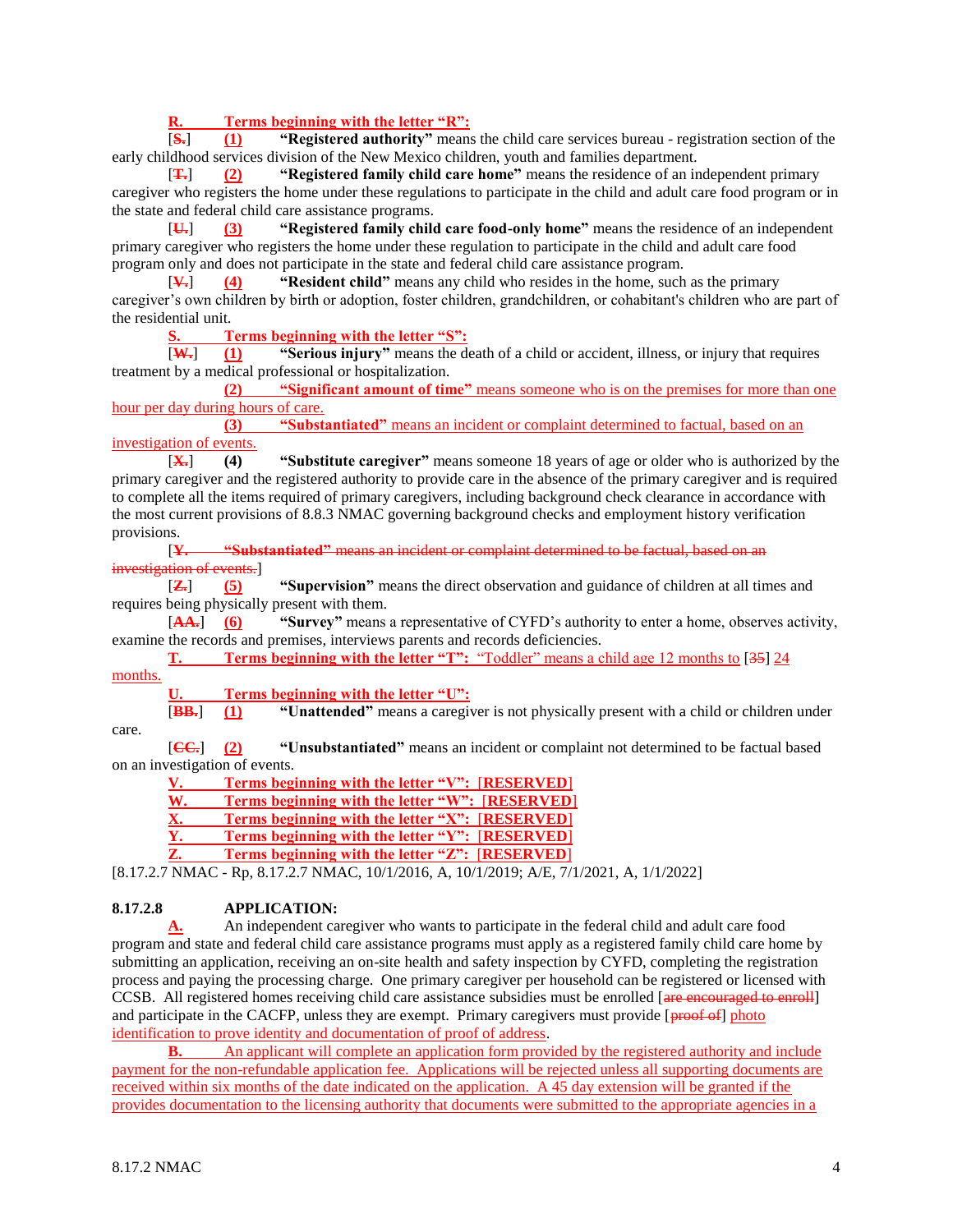timely manner but, through no fault of their own, they have not received responses from these agencies. In home care registrations are exempt from the application fee.

**C**. A home will submit a new application to the registered authority before changing anything required to be stated on the registration such as: change of name, dates, status or address. [8.17.2.8 NMAC - Rp, 8.17.2.8 NMAC, 10/1/2016; A, 1/1/2022]

## **8.17.2.9 REGISTERED AUTHORITY (ADMINISTRATION AND ENFORCEMENT**

**RESPONSIBILITY):** The child care services bureau, registration section, of the early childhood services division of the New Mexico children, youth and families department, hereafter called the registered authority, has been granted the responsibility by CYFD for the administration and enforcement of these regulations pursuant to the Children, Youth and Families Department Act, Section 9-2A-1 to 9-2A-16 NMSA 1978, as amended. [8.17.2.9 NMAC - Rp, 8.17.2.9 NMAC, 10/1/2016]

## **8.17.2.10 CAREGIVER REQUIREMENTS:**

**A.** All child care primary caregivers who receive child care assistance reimbursements are required to be licensed or registered by the department and meet and maintain compliance with the appropriate licensing and registration regulations in order to receive payment for child care services. All registered homes receiving child care assistance subsidies must be enrolled and participate in a CACFP, unless they are exempt.

**B.** All caregivers, including primary, substitute and emergency caregivers must be at least 18 years of age, and must demonstrate the ability to perform essential job functions that reasonably ensure the health, safety and welfare of children in care.

**C.** Primary and substitute caregivers must comply with background check requirements in accordance with the most current provisions of 8.8.3 NMAC governing background checks and employment history verification provisions. A request for a background check must be submitted prior to a substitute caregiver employment. A substitute caregiver must receive a notice of provisional employment prior to beginning employment or obtain a background check in accordance with 8.8.3 NMAC.

**D.** Emergency caregivers may provide care on unforeseen, unforeseeable and rare occasions for up to eight hours per month on behalf of the primary caregiver. Emergency caregivers must comply with background check requirements, and be certified in first – aid and cardiopulmonary resuscitation (CPR) with a pediatric component. Emergency caregivers may be exempted from all other training requirements. Anyone who provides care repeatedly or in reasonably foreseeable circumstances is a substitute caregiver and must have the required background checks and training.<br> **E.** A substitute can

**E.** A substitute caregiver is anyone who provides care repeatedly or in reasonably foreseeable circumstances and must have the required background checks and training.

**F.** In the event care is provided by a substitute or emergency caregiver, all parents/guardians must be notified as promptly as possible.

[**F.**] **G.** All caregivers are responsible for immediately reporting to the appropriate authorities any signs or symptoms of child abuse or neglect.

[**G.**] **H.** All new primary and substitute caregivers of registered family child care homes, with the exception of registered family child care food-only homes, must complete the following training within three months of their original date of initial registration. All current primary and substitute caregivers in a registered family child care home will have three months to comply with the following training from the date these regulations are promulgated:

**(1)** prevention and control of infectious diseases (including immunization);

**(2)** prevention of sudden infant death syndrome and use of safe sleeping practices;

**(3)** administration of medication, consistent with standards for parental consent;

**(4)** prevention of and response to emergencies due to food or other allergic reactions;

**(5)** building and physical premises safety, including identification of and protection from

hazards that can cause bodily injury such as electrical hazards, bodies of water, and vehicular traffic;

**(6)** prevention of shaken baby syndrome and abusive head trauma;

**(7)** emergency preparedness and response planning for emergencies resulting from a natural disaster, or a man-caused;

**(8)** handling and storage of hazardous materials and the appropriate disposal of bio

contaminants;

**(9)** precautions in transporting children (if applicable);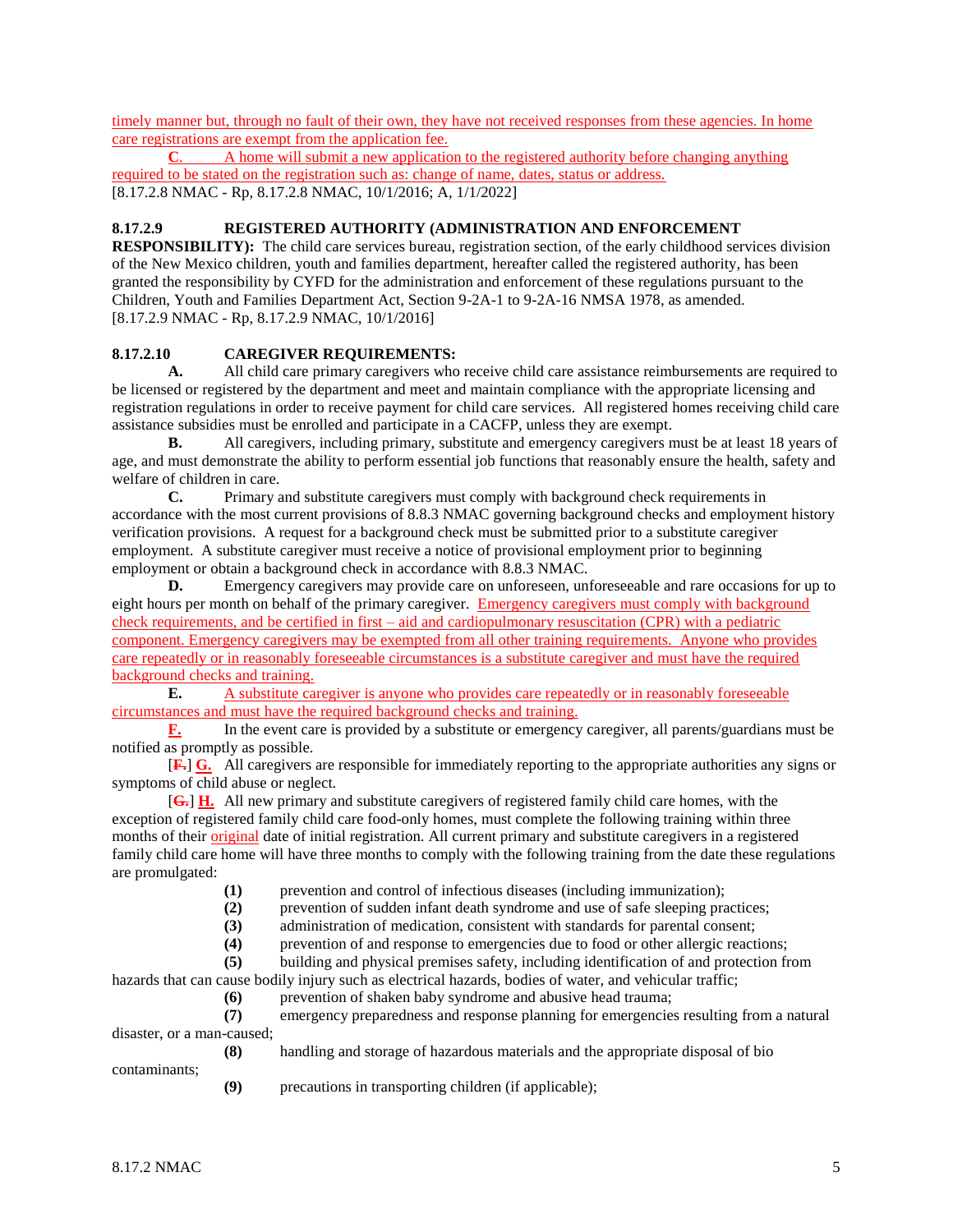**(10)** first aid and cardiopulmonary resuscitation (CPR) [certification] awareness with a pediatric component; and

**(11)** recognition and reporting of child abuse and neglect.

[**H.**] **I.** Primary and substitute caregivers are required to attend six hours of training annually. Training documentation must be maintained for three years and include the caregiver's name, the date of training, instructor's name and signature, topic of training and number of hours completed.

[**I.**] **J.** Primary and substitute caregivers caring for infants shall receive two hours of infant or toddler specific training within six-months of registration.

[**J.**] **K.** If a registered home caregiver completes the 18-hour course, it will count toward the six-hour annual training requirement during the year in which the course was completed and the following year, exclusive of training required by CACFP.

[**K.**] **L.** Primary and substitute caregivers are required to [maintain] obtain current first aid and CPR certification with a pediatric component prior to becoming registered and maintain this certification at all times. Online first aid and CPR classes are not valid unless there is a hands-on component included. In-person requirements may be waived in case of an emergency. A caregiver cannot count more than four hours in first aid and CPR trainings toward their total hours of annual training requirements.

[**L.**] **M.** Training shall be within the seven competency areas. The competency areas are:

**(1)** child growth, development and learning;

- **(2)** health, safety, nutrition and infection control;
- **(3)** family and community collaboration;
- **(4)** developmentally appropriate content;
- **(5)** learning environment and curriculum implementation;
- **(6)** assessment of children and programs; and
- **(7)** professionalism.

[8.17.2.10 NMAC - Rp, 8.17.2.10 NMAC, 10/1/2016, A, 10/1/2019; A/E, 7/1/2021; A, 1/1/2022]

## **8.17.2.11 BACKGROUND CHECKS:**

**A.** All background checks shall be conducted in accordance with the most current provisions of 8.8.3 NMAC governing background checks and employment history verification provisions as promulgated by the children, youth and families department. All non-licensed child care caregivers must adhere to these provisions to maintain their registration status. A background check must be conducted in accordance with 8.8.3 NMAC on all required individuals at least once every five years from the original date of eligibility regardless of the date of hire or transfer of eligibility. A direct provider of care may request a transfer of background check eligibility if:

**(1)** the staff member was found eligible as a direct provider of care in a child care center, licensed child care home, licensed group home, or registered home within the past five years and has not been separated from employment for more than 180 days; and

**(2)** submits an application for transfer and is found eligible pursuant to 8.8.3.11 NMAC.

**B.** The primary caregiver will be responsible for obtaining background checks on all adults residing in the home using the requirements outlined in the department's most current version of the background checks and employment history verification provisions (8.8.3 NMAC). A household member reaching the age of 18, must submit their background check in accordance with the most current provisions of 8.8.3 NMAC within 30 days after their eighteenth birthday. However, in the case of a registered family child care food-only home, all household members are only required to undergo a criminal history and child abuse and neglect screening.

**C.** Any adult who is present in the registered primary caregiver's home for significant periods while children are in care, or who commences being present in the registered primary caregiver's home for significant periods, may be required by the department to obtain either a background check or criminal history and child abuse and neglect screen. Family members or guests visiting for temporary periods (less than five days) are not considered as spending significant periods of time. However, such visiting family or guests must not have unsupervised access to the children in care at any time.

**D.** All requirements of the current background checks and employment history verification provisions pursuant to 8.8.3 NMAC must be met prior to the issuance of an initial registration.

**E.** The registered primary caregiver must maintain documentation of all applications, correspondence and clearances relating to the background checks required in this section and make them available to the registered authority upon request.

**F.** The primary caregiver shall certify upon renewal that they, or any other adult living in the home have not been convicted of a disqualifying offense during the last twelve month.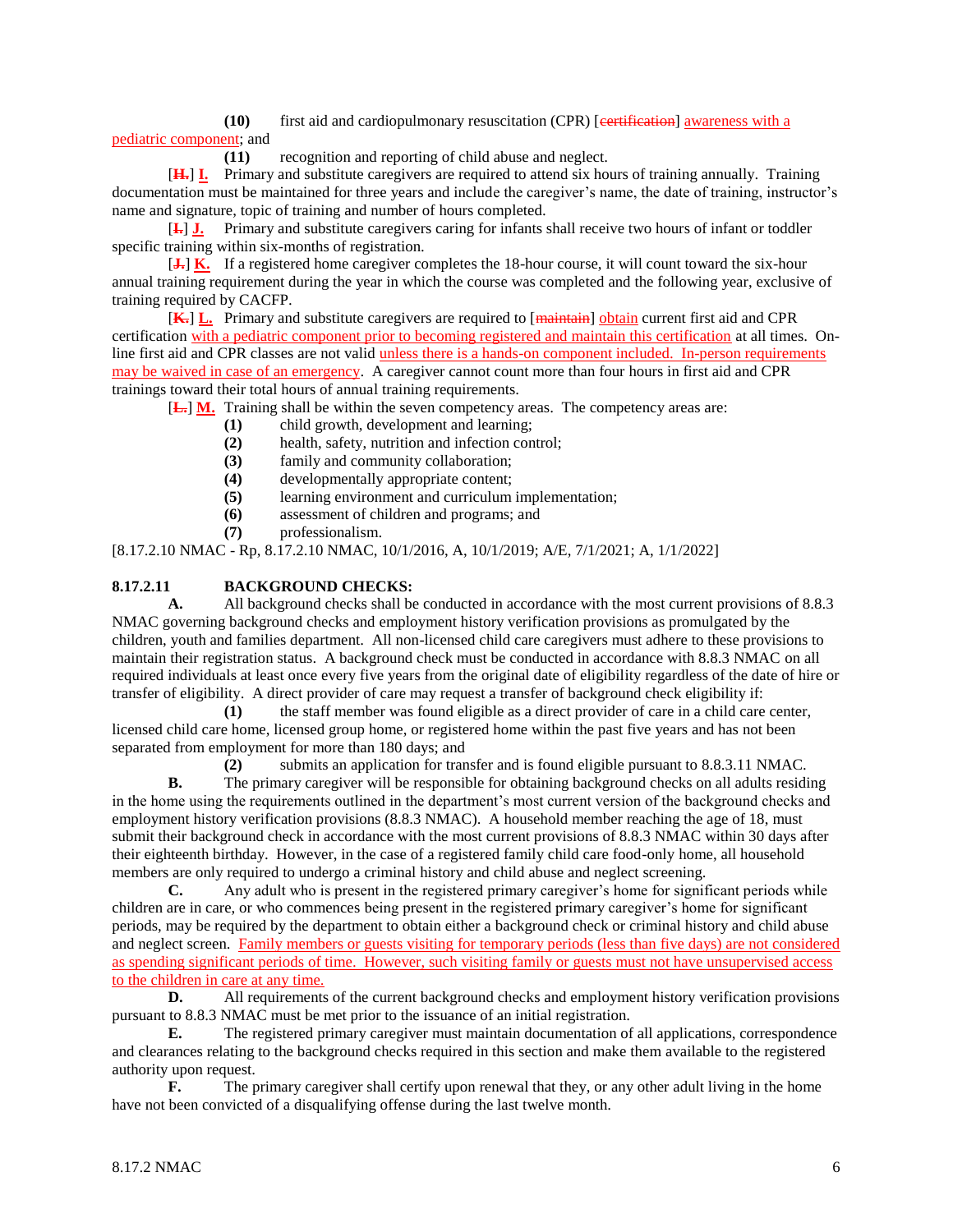[8.17.2.11 NMAC - Rp, 8.17.2.11 NMAC, 10/1/2016, A, 10/1/2019; A/E, 7/1/2021; A, 1/1/2022]

**8.17.2.12 ANNUAL REGISTRATION:** An annual registration is issued for a one-year period to a child care home that has met all requirements of these regulations.

**A.** Primary caregivers must renew registration annually, and only after receiving an onsite inspection by CYFD, by submitting a registration application and paying the processing charge with cashier's check or a money order. In-home care registrations are exempt from the application fee.

**B.** Primary caregiver's who fail to renew registration by the expiration date will not be eligible to receive program benefits from either the child and adult care food program or the child care assistance program. **C.** Primary caregivers shall ensure that all adults residing in the home, as well as secondary

caregivers and adults spending a significant amount of time in the home, are listed on all documentation required by CYFD and sponsoring agencies.

[8.17.2.12 NMAC - N, 10/1/2016; A/E, 7/1/2021; A, 1/1/2022]

**8.17.2.13 VISITS BY THE SPONSORING AGENCY AND REGISTERED AUTHORITY:** Caregivers [must consent to visits, to include unannounced visits,] will grant the registered authority representative the right to enter the premises and, conduct visits, including unannounced and complaint investigations [by the children, youth and families department and the child and adult care food program sponsoring agency] when child care children are present and during the caregiver's stated normal hours of operation.

A. The registered authority will conduct a survey at least once a year at each registered residence using these regulations as the criteria. The registered authority will conduct additional surveys or visit the registered residence additional times to provide technical assistance, to check progress on correction of deficiencies found on previous surveys, or to investigate any complaints.

**B.** Upon the completion of a survey, the registered authority will discuss the findings with the caregiver or their substitute caregiver and will provide an official written report of the findings and a request for a plan or plans of correction, if appropriate. Each survey will be made available for review on a public web portal.

**C.** By applying for either a new registration or a registration renewal, the caregiver grants the registering authority representative the right to enter the premises and survey the registered residence, including inspecting and copying of child care records, both while the application is being processed and, if registered, at any time during the registration period.

**D.** The registering authority may or may not announce a survey. A substitute caregiver knowledgeable in the daily operations, that has access to all records and locked areas, and can represent the caregiver for survey purposes, must be present in the residence if the primary caregiver is not present. [8.17.2.13 NMAC - Rp, 8.17.2.14 NMAC, 10/1/2016; A, 1/1/2022]

## **8.17.2.14 NON-TRANSFERABILITY OF REGISTRATION:**

**A.** The primary caregiver's registration agreement is personal, and not transferable to any other person or location.

**B.** A registration will expire automatically at midnight of the expiration date unless earlier suspended or revoked, or:

**(1)** if the primary caregiver moves; or

**(2)** changes their name.

**C.** If the primary caregiver moves to a new location or has a change of name, the primary caregiver must register again by submitting a new application and pay the processing charge. The caregiver must report a new location or change of name prior to the occurrence and receive a new on-site health and safety inspection by CYFD.

**D.** A caregiver with only a change in name will not need to pay an amended fee or processing charge. [8.17.2.14 NMAC - Rp, 8.17.2.15 NMAC, 10/1/2016; A, 1/1/2022]

**8.17.2.15 INCIDENT REPORTS:** Registered caregiver shall notify the appropriate authorities immediately by phone of any incident which results in significant harm to a child or which places the child in immediate danger. After making a report to the appropriate authorities, the caregiver shall notify CYFD of the incident giving rise to its report as soon as possible but no later than 24 hours after the incident occurred. A report shall first be made by telephone and followed with written notification. The caregiver shall report to the appropriate authorities the following incidents, including but not limited to:

**A.** Any incident that has threatened or could threaten the health and safety of children, including but not limited to: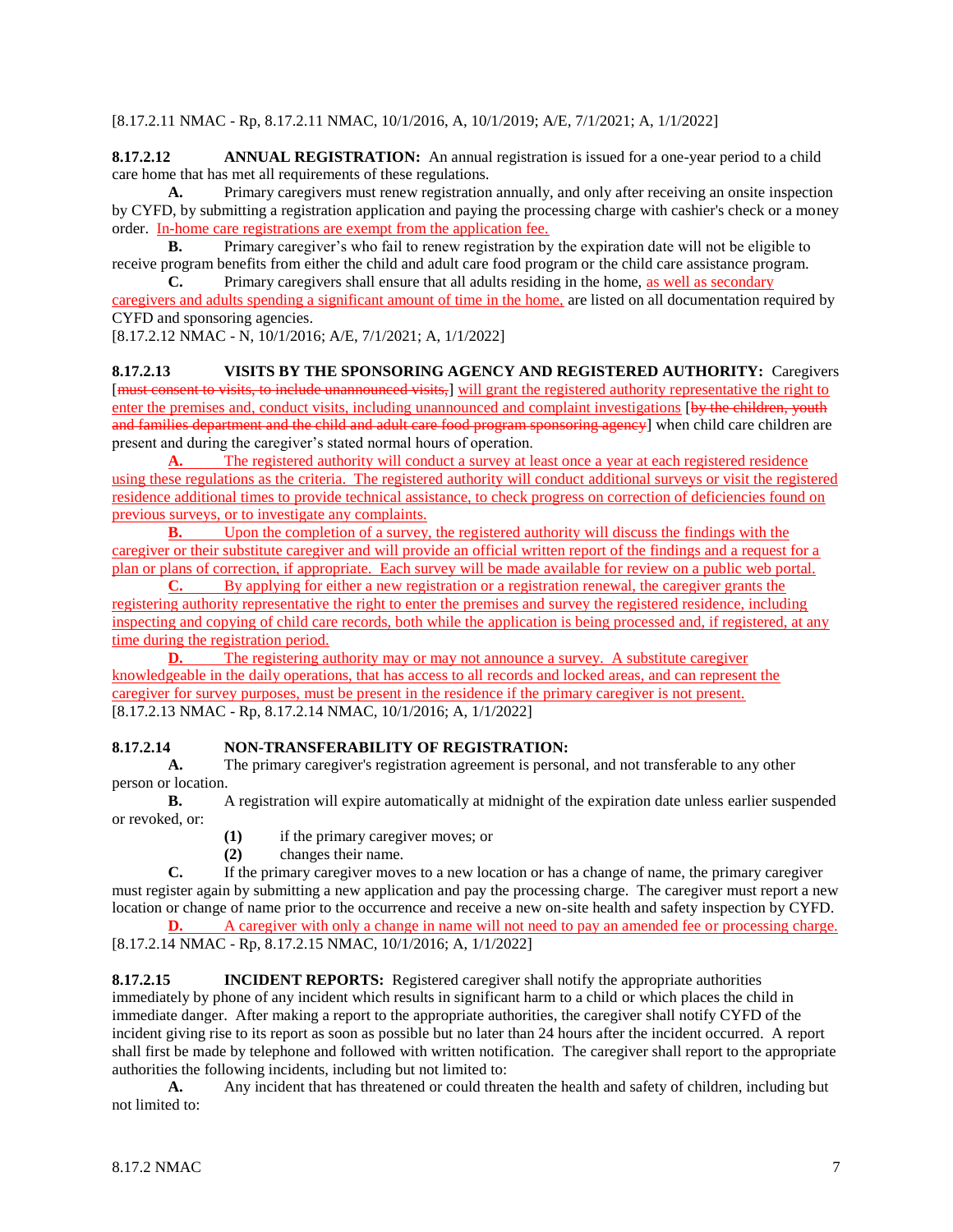- $(1)$  a lost,  $[**or**]$  missing child or unattended child;
- **(2)** a serious injury;
- **(3)** the suspected abuse or neglect of a child;
- **(4)** fire, flood, or other natural disaster that creates structural damages to a home or poses a

health hazard;

**(5)** any of the illnesses on the current list of notifiable diseases and communicable published by the office of epidemiology of the New Mexico department of health;

**(6)** any legal action against a caregiver or household member;

**(7)** any incident that could affect the background check eligibility of any cleared person related to this registration;

**(8)** the use of physical or mechanical restraints, unless due to documented emergencies or medically documented necessity; or

**(9)** any known change in a caregiver's health condition or use of medication that impairs his or her ability to provide for the health, safety or welfare of children in care.

**B.** A home will notify parents or guardians in writing of any incident, including notifiable illnesses that have threatened the health or safety of children in the home. The provider shall ensure that it obtains parent or guardian signatures on all incident reports within 24 hours of the incident. The provider shall immediately notify the parent or guardian in the event of any head injury. Incidents include, but are not limited to, those listed in Subsection A of 8.17.2.15 NMAC.

**C.** Incident reports involving suspected child abuse and neglect must be reported immediately to children's protective services and local law enforcement. The registered authority follows written protocols/procedures for the prioritization, tracking, investigation and reporting of incidents, as outlined in the complaint investigation protocol and procedures.

[8.17.2.15 NMAC - Rp, 8.17.2.16 NMAC, 10/1/2016; A, 1/1/2022]

**8.17.2.16 COMPLIANCE:** By completing the CYFD registration process and annual renewals, the primary caregiver is agreeing to comply with these regulations to include the following:

A. The primary caregiver agrees to continue to meet these requirements, to correct deficiencies promptly and to take prompt action to resolve problems cited in complaints filed with state agencies and referred to the caregiver.

**B.** The caregiver must grant the registered authority the right to enter the premises and survey the caregiver's home and the inspection and copying of records. This includes any investigations which are announced or un-announced.

[8.17.2.16 NMAC - Rp, 8.17.2.17 NMAC, 10/1/2016]

## **8.17.2.17 NON-COMPLIANCE:**

**A.** The children, youth and families department may deny, suspend, revoke or decline to renew registration at any time it is reasonably determined that the caregiver is not in compliance with these regulations, or is unable to maintain compliance with registration standards.

**B.** Violation of any provisions of these regulations, especially when the registered authority has reason to believe that the health, safety or welfare of a child is at risk, or has reason to believe that the caregiver cannot reasonably safeguard the health and safety of children may be grounds to suspend, revoke, *issue a cease and* desist letter or decline to renew registration include but are not limited to:

**(1)** failure to comply with the group composition requirement;

**(2)** any health and safety violations which place the children in immediate danger, including

but not limited to:

**(a)** a dwelling infested with vermin, including rodents, with no effort to correct the

problem;

**(b)** lack of basic sanitary facilities, such as an open cesspool or open sewer line draining onto the ground surface; and

- **(c)** unlocked or unsecured firearms and weapons in the home;
- **(3)** background check denial or suspension;
- **(4)** failure to timely obtain required background checks;
- **(5)** misrepresentation or falsification of any information given to CYFD or CACFP;
- **(6)** failure to allow access to the registered home by authorized representatives of the

department or sponsor, at any time that children are present in the registered home;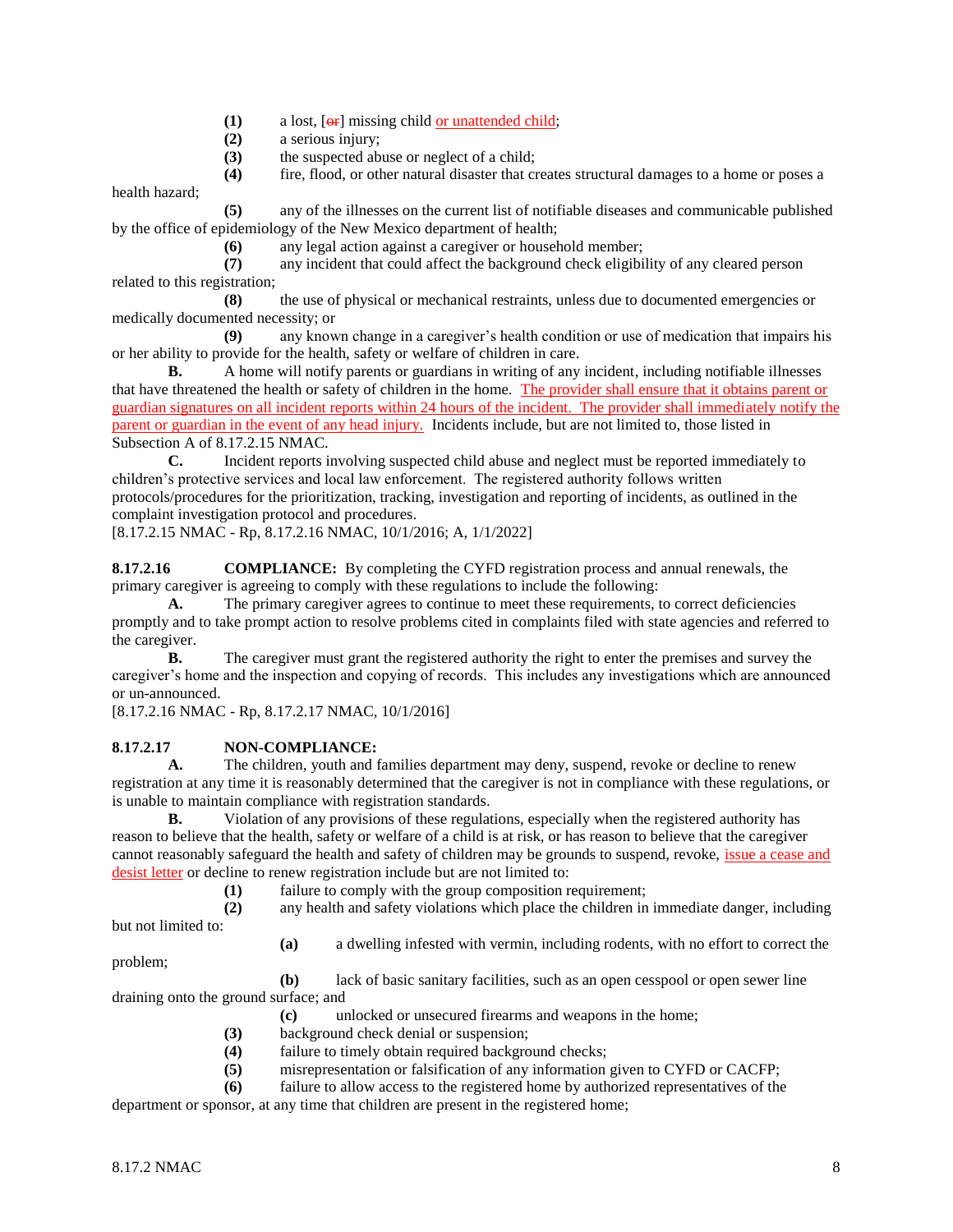**(7)** failure to properly protect the health, safety and welfare of children due to impaired health or conduct or hiring or continuing to allow any person whose health or conduct impairs the person's ability to properly protect the health, safety, and welfare of the children;

**(8)** discovery of repeat violations of these regulations or failure to correct deficiencies of survey findings in current or past contiguous or noncontiguous certification periods;

**(9)** possessing or knowingly permitting non-prescription controlled substances or illegal drugs to be present on the premises at any time, regardless of whether children are present;

(**10)** substantiated non-compliance with caregiver requirements to care for children in the registered home as defined in these regulations;

**(11)** substantiated abuse or neglect of children by the caregiver or household member as determined by CYFD or a law enforcement agency;

**(12)** allowing any person to be active in the child care home who is or would be disqualified as a primary caregiver under the most current version of the background checks and employment history verification provisions pursuant to 8.8.3 NMAC; this will include all adults and teenaged children living in a family child care home operated in a private residence whether or not they are active in the child care operation;

**(13)** situations where the children in care are placed in unreasonable or unnecessary danger, including but not limited to: evidence of illegal drug use in the home, evidence of domestic violence in the home, a convicted sex offender maintaining residence in the home, a convicted sex offender in the home when children are present, accusations of sexual child abuse against a caregiver or household member, or pending the outcome of a child protective services referral; and<br>(14) any serious

(**14)** any serious violation or other circumstance which reasonably leads the department to determine that the caregiver cannot reliably safeguard the health and safety of children.

**C.** Commencement of a children, youth and families department or law enforcement investigation may be grounds for immediate suspension of registration pending the outcome of the investigation. Upon receipt of the final results of the investigation, the department may take such further action as is supported by the investigation results.

**D.** A suspension, revocation, or conditions of operations imposed pursuant to part A of this section may take effect immediately if in the discretion of the department that the health, safety or welfare of a child is at risk, or has reason to believe that the caregiver cannot reasonably safeguard the health and safety of children.

**E.** The children, youth and families department notifies the primary caregiver in writing when registration is denied, suspended or revoked, or if renewal is declined. The notification shall include the reasons for the department's action. The primary caregiver may obtain an administrative appeal of the department's action.

**F.** The child care services bureau notifies the family nutrition bureau of any revocation or suspension of registration for a primary caregiver participating in the child care assistance programs.

**G.** Primary caregivers whose registration has previously been suspended or revoked may re-apply for registration through the regular registration process. The child care services bureau may consider the reasons for the previous action, as well as changed and current circumstances, in determining whether to allow the new application. The children, youth and families department may require the registered caregiver to implement specific actions, or to agree to specific conditions, in order to obtain re-registration.

**H.** The children, youth and families department may require the registered caregiver to implement specific actions, or to agree to specific conditions, in order to maintain registered status. Such specific actions or conditions may be required if the department has reasonable grounds to determine they are needed to assure the continued safe operation of the primary caregiver's home. Examples:

**(1)** The department may require caregiver(s) to complete additional training if it appears that the caregiver has used inappropriate discipline, and revocation is not necessary under the circumstances.

**(2)** The department may require that certain person(s) not be permitted to enter the premises while care is being provided, if it reasonably appears that that person(s) may pose a threat to health or safety, or otherwise create a risk of harm to children.

**I.** Caregivers who are required to implement actions or to agree to conditions pursuant to Subsections G or H, are notified in writing, and shall have the opportunity for administrative appeal.

There shall be no right to an appeal or administrative review when the registered authority issues a cease and desist letter; provided, however, that the registered care giver shall have the right to an appeal or administrative review of any subsequent action taken by the registered authority as set forth herein. [8.17.2.17 NMAC - Rp, 8.17.2.18 NMAC, 10/1/2016, A, 1/1/2022]

## **8.17.2.18 COMPLAINTS:**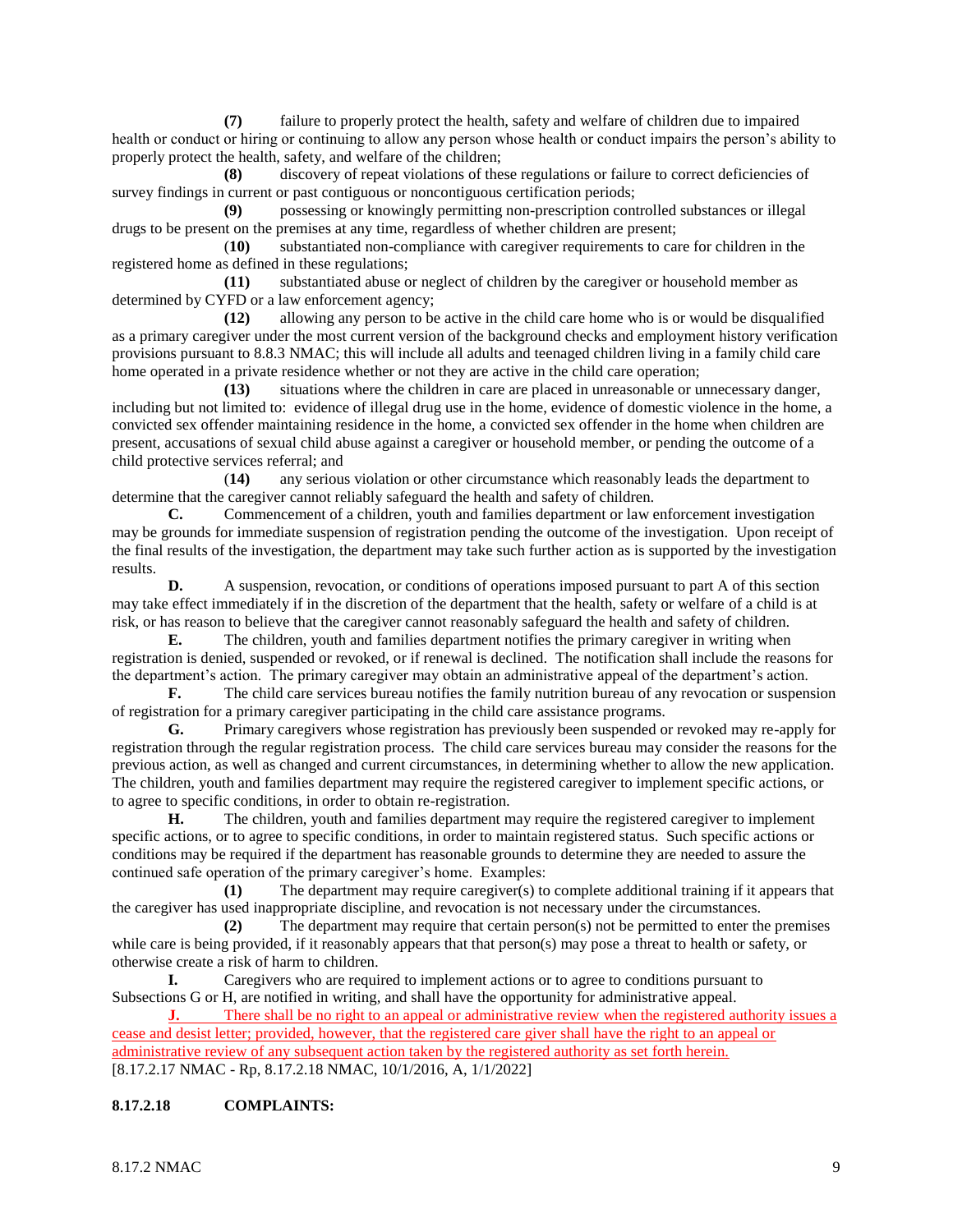**A.** Complaints received by CYFD shall be investigated promptly.

**B.** An authorized CYFD representative receiving complaints will ask complainants to identify themselves and provide all information necessary to document the complaint.

**C.** The authorized CYFD representative will investigate any complaint in which the health, safety or welfare of a child could be in danger. The complaint will be reviewed and prioritized immediately according to the nature and severity of the complaint. The registered authority will follow established protocols and procedures for prioritizing, tracking, initiating and reporting of complaints and complaint investigations. Complaints will be investigated in a timely manner as follows:

**(1)** Priority 1 complaints: investigation will be initiated within 24 hours.

**(2)** Priority 2 complaints: investigation will be initiated within three working days.

**(3)** Priority 3 complaints: investigation will be initiated within five working days.

**(4)** Initiation timeframes for investigations may be shortened based on the severity and nature of the complaint, but timeframes may not be extended.

**D.** The caregiver shall cooperate in good faith with any investigation by the authorized CYFD authority. Obstruction of an investigation may subject the primary caregiver to sanctions, up to and including revocation.

**E.** Action by the authorized CYFD representative:

**(1)** The registered authority will provide a written letter on the results of the investigation to the registered home primary caregiver that is the subject of the complaint and the complainant if an action is taken.

**(2)** If the authorized CYFD representative finds the complaint is unsubstantiated, it will be so designated and the authorized CYFD representative will take no further action.

**(3)** If the authorized CYFD representative finds that a complaint is substantiated, it will make the complaint part of the authorized CYFD file on the child care registered home. The following additional actions will, at the discretion of the authorized CYFD representative, be taken:

**(a)** the CYFD authority will require the registered home caregiver to submit and comply with a written corrective action plan; or

**(b)** the CYFD authority will sanction the registered home administratively including, without limitation, suspension, revocation, or restriction of a registration; or

**(c)** the CYFD authority will file criminal charges or pursue civil remedies. **F.** The authorized CYFD representative will report all cases of suspected child abuse and neglect to both children's protective services and the local law enforcement agency. [8.17.2.18 NMAC - Rp, 8.17.2.19 NMAC, 10/1/2016]

## **8.17.2.19 ADMINISTRATIVE APPEAL RIGHTS:**

**A.** Any primary caregivers who receives notice that registration is denied, revoked, suspended or that renewal is denied, has a right to an administrative appeal of the decision. Any primary caregiver who is required by the department to implement specific actions, or to agree to specific conditions, in order to maintain registered status, has a right to administrative appeal.

**B.** Administrative appeals shall be conducted by a hearing officer appointed by the department's secretary pursuant to hearing regulations in 8.8.4 NMAC.

**C.** If the suspension or revocation is to take effect immediately, or if required conditions of continued operation are to take effect immediately, the department affords the primary caregiver the opportunity for an administrative appeal within five working days. If registration is suspended pending the results of an investigation, the primary caregiver may elect to postpone the hearing until the investigation has been completed.

**D.** If after the imposition of an immediate suspension the department takes additional actions including additional suspension, revocation, or conditions of operations, the immediate action will stay in effect until the following action goes into effect or an appeal of the following action is concluded and the action is either upheld or overturned.

**E.** If the contemplated action does not take immediate effect, and the primary caregiver is given advance notice of the contemplated action, the primary caregiver is allowed 10 working days from date of notice to request an administrative appeal in writing.

**F.** For any action taken by the department pursuant to section 8.17.2.20 NMAC of this regulation, the applicable hearing procedure shall be that contained in section 8.17.2.20 NMAC. [8.17.2.19 NMAC - Rp, 8.17.2.20 NMAC, A, 10/1/2016]

#### **8.17.2.20 PROBABLE CAUSE OF IMMINENT DANGER:**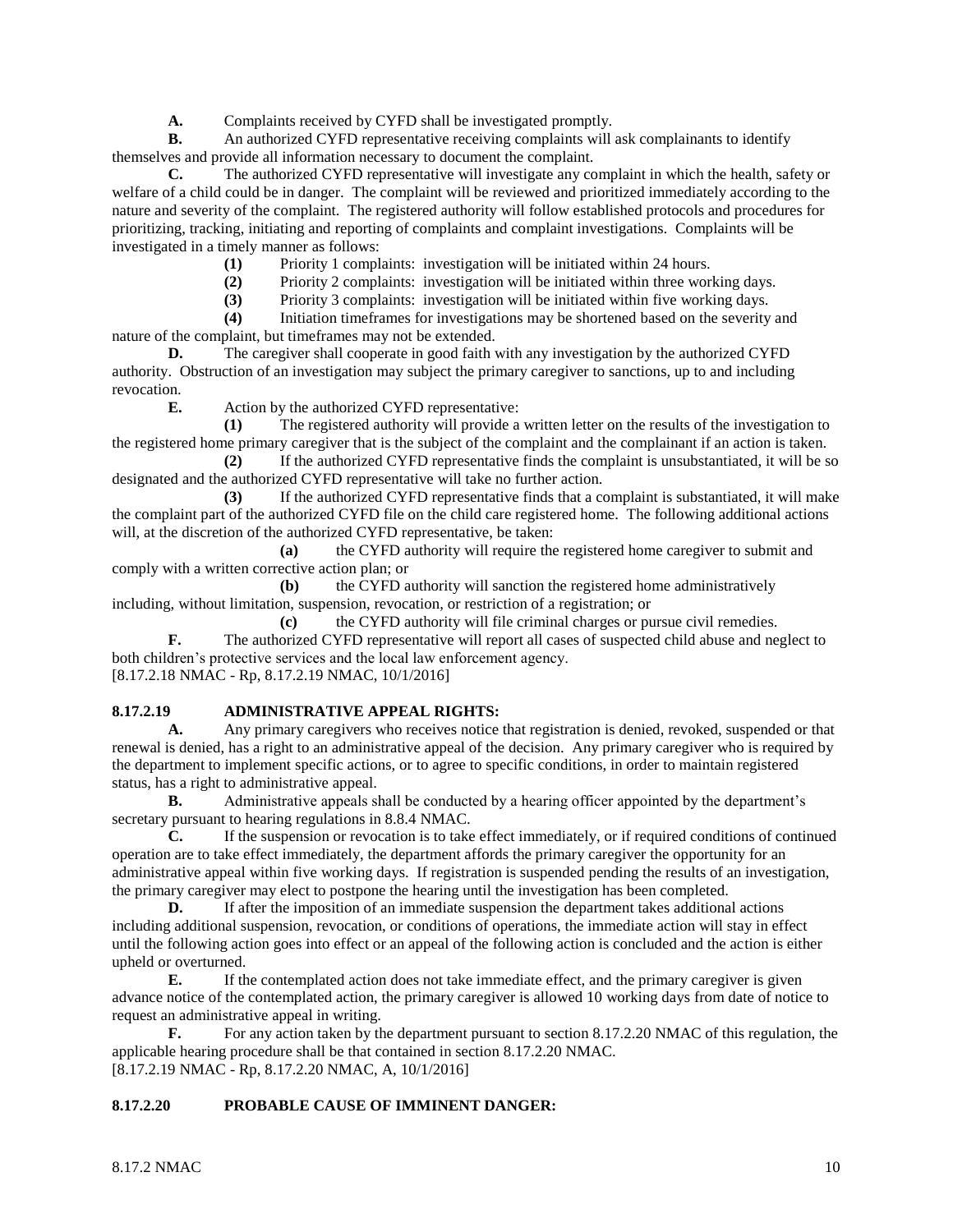**A.** In circumstances in which Public Health Act Paragraph (N) of Section 24-1-5 (2005) NMSA 1978 may apply, and in which other provisions of this regulation are not adequate to protect children from imminent danger of abuse or neglect while in the care of a provider, the provisions of Paragraph (N) of Section 24-1-5 NMSA 1978 shall apply as follows:

**(1)** The department shall consult with the owner or operator of the child care facility.

**(2)** Upon a finding of probable cause, the department shall give the owner or operator notice of its intent to suspend operation of the child care facility and provide an opportunity for a hearing to be held within three working days, unless waived by the owner or operator.

**(3)** Within seven working days from the day of notice, the secretary shall make a decision, and, if it is determined that any child is in imminent danger of abuse or neglect in the child care facility, the secretary may suspend operation of the child care facility for a period not in excess of fifteen days.

**(4)** Prior to the date of the hearing, the department shall make a reasonable effort to notify the parents of children [in the child care facility of the notice and opportunity for hearing given to the owner or operator.] in the care of the registered home of the notice and opportunity for hearing given to the caregiver.

**(5)** No later than the conclusion of the fifteen day period, the department shall determine whether other action is warranted under this regulation.

**B.** Nothing in this section of the regulation shall be construed to require registration that is not otherwise required in this regulation.

[8.17.2.19 NMAC - Rp, 8.17.2.21 NMAC, 10/1/2016, A, 1/1/2022]

## **8.17.2.21 GROUP COMPOSITION REQUIREMENTS:**

**A.** A caregiver will care for no more than four non-resident children at any one time.

**B.** A caregiver will care for no more than two children under two years old at any one time, including the caregiver's own children.

**C.** A caregiver will care for no more than six children under six years old at any one time, including the caregiver's own children.

**D.** Drop-in children will be counted in the group composition requirements listed above.

**E.** Shifts are allowed provided there are never more than four non-resident children present at any one time, including change of shifts.

**F.** All caregivers will be physically present and actively involved in the care of all children during the designated hours of child care as noted in the child enrollment forms, except for short absences when another approved caregiver is present, or emergencies. Outside employment is not considered a short absence. [8.17.2.2 NMAC - Rp, 8.17.2.22 NMAC, 10/1/2016]

## **8.17.2.22 HEALTH AND SAFETY REQUIREMENTS:**

**A.** A caregiver will maintain the home, grounds and equipment in safe condition. The home and grounds must be clean and free of debris or other potentially dangerous hazards. All equipment must be in good repair.

**B.** All electrical outlets within reach of children will have safety outlets or have protective covers.

**C.** A caregiver will not use multiple plugs or gang plugs unless surge protection devices are used.

**D.** A caregiver will keep the temperature of inside areas used by children at no less than 68 degrees Fahrenheit and no more than 82 degrees Fahrenheit. A home may use portable fans if the fans are secured and inaccessible to children and do not present any tripping, safety or fire hazard.

**E.** The home must be adequately ventilated at all times.

**F.** A home will not use un-vented heaters or open flame heaters. Portable heaters will be used in accordance with manufacture instructions. A home will install barriers or take other steps to ensure heating units are inaccessible to children. Heating units include hot water pipes, infrared heaters, ceramic heaters, hot water baseboard heaters hotter than 110 degrees Fahrenheit, fireplaces, fireplace inserts and wood stoves.

**G.** All homes will have hot and cold running water. Water coming from a faucet will be below 110 degrees Fahrenheit in all areas accessible to children. A home may install a water tempering control valve ahead of all domestic water-heater piping.

**H.** A caregiver must provide safe playing areas inside and outside the home. [Outside play areas must be approved by the registered authority. A caregiver's inside and outside play areas must be safe, clean and free of any debris.

**I.** A caregiver's outside play area must be [safe, clean and free of any debris] on the premises and approved by the registered authority. The caregiver will fence the outside play area when [it is next to a highway,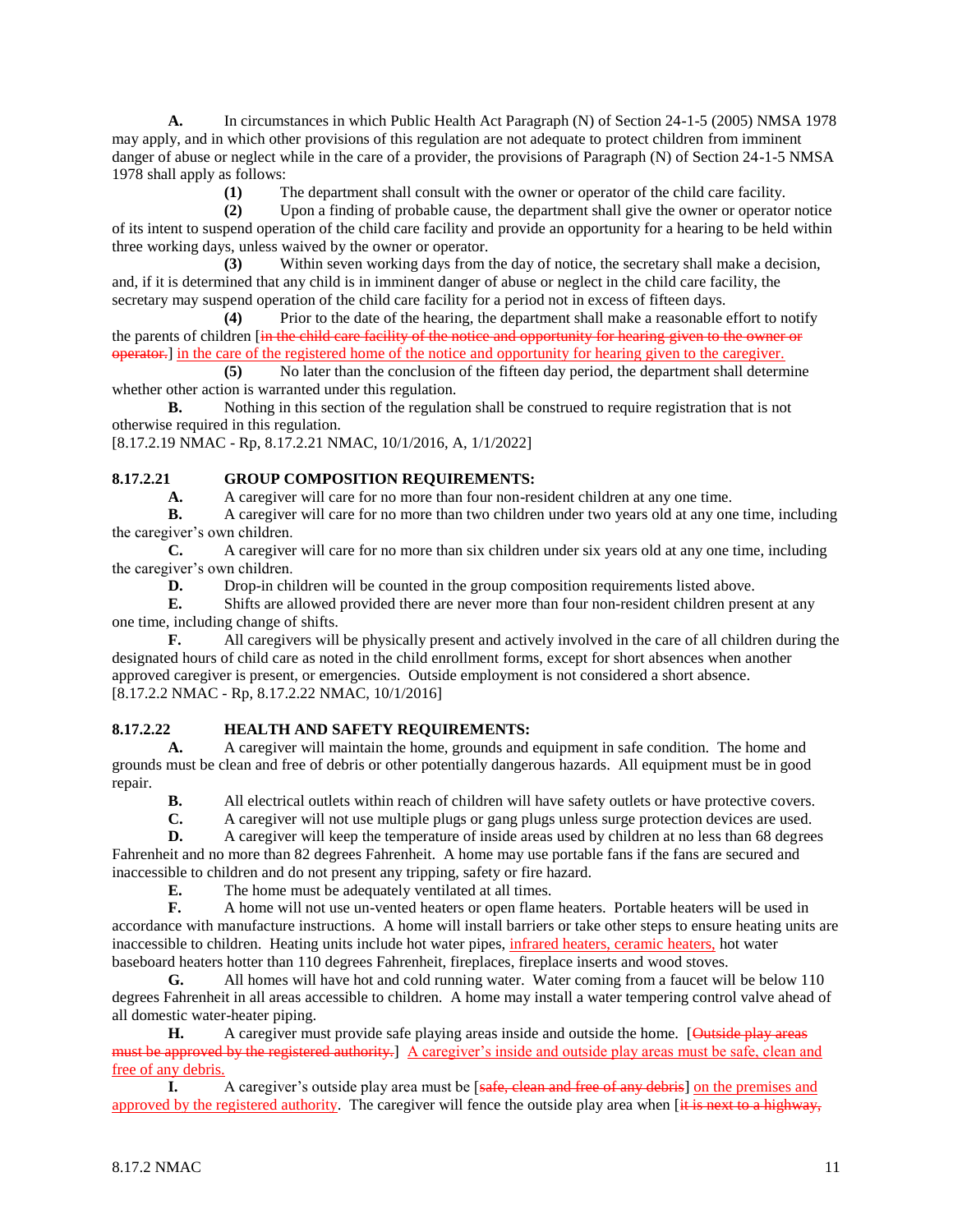busy street, ditch or arroyo, hazardous area or when] determined to be necessary for safety by the registered authority. The fence must be at least four feet high and will have one latched gate for emergency exits. For apartment buildings or residences with no outdoor play areas, a common park/playground can be used for outdoor play but will not be inspected or approved by the registered authority. The provider will ensure the play area is safe from hazards prior to allowing children to play.

**J.** The use of a trampoline is prohibited at any time during the hours of operation or by any children receiving care at the registered home.

**K.** A caregiver will keep all poisons, toxic materials, cleaning substances, alcohol, alcoholic beverages, prescriptions and over the counter medications, intoxicating substances, sharp and pointed objects or any other dangerous materials in a storage area inaccessible to children.

**L.** The primary caregiver must have a working telephone in the home and a valid working phone number on file with CYFD at all times. Emergency numbers will be posted on any cordless or cellular telephones. A cellular telephone is acceptable as the only phone in the home. The cellular telephone will remain in the same room, charged and accessible to the provider a caregiver at all times.

**M.** A caregiver will post emergency numbers for the police, fire department, ambulance, and poison control center in a visible location.

**N.** A caregiver will install at least one working smoke detector and a carbon monoxide detector in an appropriate area in the home.

**O.** A caregiver will unload all guns, such as pellet or BB guns, rifles and handguns, lethal and nonlethal weapons and keep them in a locked area inaccessible to children. For purposes of this regulation, a weapon is (including but not limited to): firearms, tasers and stun guns, pepper spray, knives, swords and other items designed or used for inflicting bodily harm or physical damage.

**P.** [A caregiver will keep all weapons in a locked area inaccessible to children.] A caregiver, will prohibit smoking, the use of e-cigarettes/vaporizers and the drinking of alcoholic beverages in all areas, including vehicles, when children are present. Possessing or knowingly permitting illegal drugs, paraphernalia, or nonprescription controlled substances to be possessed or sold on the premises at any time regardless of whether children are present is prohibited.

[**R.**] **Q.** A home will have a fully - charged 2A-10B:C fire extinguisher in an easily accessible place. A fire extinguisher must be certified once a year and will have official tags noting the date of inspection.

[**S.**] **R.** A caregiver will store combustible and flammable materials in a safe area away from water heater rooms, furnace rooms, heaters, fireplaces or laundry rooms.

[**T.**] **S.** In case of a fire, the caregiver's first responsibility is to evacuate the children to safety. An up to date emergency evacuation and disaster preparedness plan must be available. An up to date emergency evacuation and disaster preparedness plan, which shall include steps for evacuation, relocation, shelter-in-place, lock-down, communication, reunification with parents, individual plans for children with special needs and children with chronic medical conditions, accommodations of infants and toddlers, and continuity of operations. The plan shall be approved annually by the registered authority and the department will provide guidance on developing these plans.

[**U.**] **T.** Caregiver's will conduct at least one fire drill each month and an emergency preparedness practice drill at least quarterly beginning January of each calendar year. A caregiver will hold the drills at different times of the day and will keep a record of the drills with the date, time, number of adults and children participating, and any problems.

[**V.**] **U.** A home will have two major exits readily accessible to children with no obstructions in the pathways of these exits.

[**W.**] **V.** Toys and objects (including high chairs, playpens and cribs) are safe, durable, easy to clean and nontoxic. Toys will be disinfected, at a minimum of, once per week. Frequency of disinfection of toys must be increased in the event of a communicable disease, following appropriate guidance.

[X.] W. Cribs will meet federal standards [and] (CPSC 16 CFR1219,1220), be kept in good repair, and not be used for storage. A home will not use plastic bags or lightweight plastic sheeting to cover a mattress and will not use pillows in cribs. Animals and pets will not be allowed in cribs or on sleeping materials.

[**Y.**] **X.** Children will not use a common towel or wash cloth. All toilet rooms used by children will have toilet paper, soap and disposable towels.

[**Z.**] **Y.** The home will have a first aid kit stored in a convenient place inaccessible to children, but easily accessible by caregiver. The kit will contain at least [Band-Aids] band-aids, gauze pads, adhesive tape, scissors, soap, non-porous latex gloves, and a thermometer.

[AA...] **Z.** A caregiver with pets will comply with the following requirements: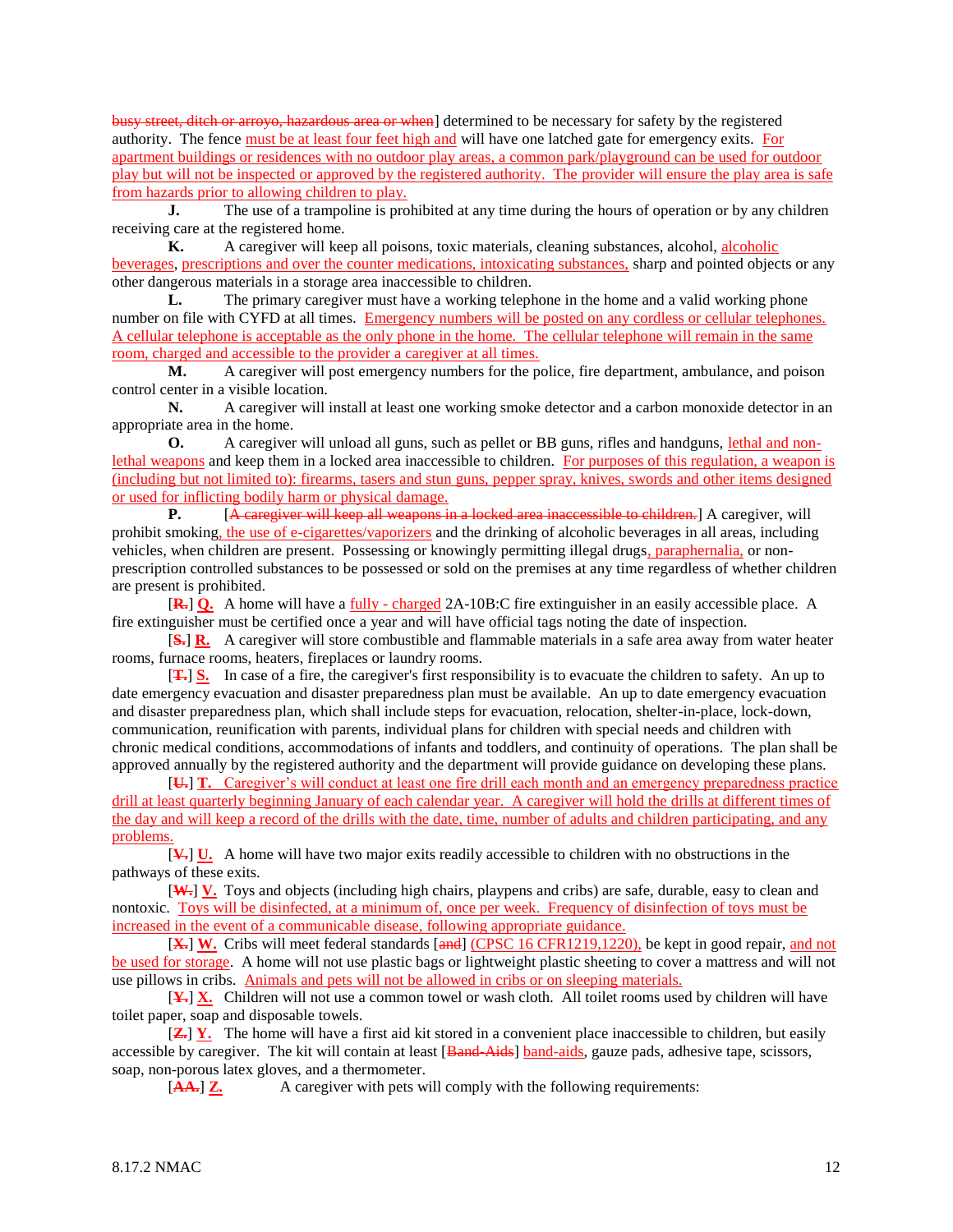**(1)** A home will inform parents or guardians in writing before pets are allowed at the

residence.

**(2)** A home will inoculate any pets as prescribed by a veterinarian and keep a record of proof of inoculation prior to the pet's presence at the residence.

**(3)** A home will not allow on the premises pets or other animals that are undomesticated, dangerous, contagious or vicious in nature.

**(4)** Areas of confinement, such as cages and pens, and outdoor areas are cleaned of excrement daily.

**(5)** A caregiver must be physically present during the handling of all pets or other animals [**BB.**] **AA.** A caregiver will change wet and soiled diapers and clothing promptly. A caregiver will not change a diaper in a food preparation area. Caregivers will wash their hands and the child's hands after every diaper change. A caregiver will change a child's diaper on a clean, safe, waterproof surface and discard any disposable covers and disinfect the surface after each diaper change.

[**CC.**] **BB.** Children may be transported only in vehicles that have current registration and insurance coverage. All drivers must have current driver's license and comply with motor vehicle and traffic laws. A child shall only be transported if the child is properly secured in an age appropriate restraining device. Persons who have been convicted in the last seven years of a misdemeanor or felony driving while intoxicated/driving under the influence cannot transport children under the auspices of a registered home certification.

**CC.** Children less than one year of age shall be properly secured in a rear-facing child passenger restraint device that meets federal standards in the rear seat of a vehicle that is equipped with a rear seat. If the vehicle is not equipped with a rear seat, the child may ride in the front seat of the vehicle if the passenger-side air bag is deactivated if the vehicle is equipped with a deactivation switch for the passenger-side air bag.

**DD.** Children one year of age through four years of age, regardless of weight, or children who weigh 40 pounds, regardless of age, shall be properly secured in a child passenger restraint device that meets federal standards.

**EE**. Children five years of age through six years of age, regardless of weight, or children who weigh less than 60 pounds, regardless of age, shall be properly secured in either a child booster seat or an appropriate child passenger restraint device that meets federal standards.

**FF.** Children seven years of age through 12 years of age shall be secured in a child passenger restraint device or by a seat belt.

**GG**. Vehicles used for transporting children will be enclosed and properly maintained. Vehicles shall be cleaned and inspected inside and out.

**HH**. Vehicles operated by the home to transport children shall be air-conditioned whenever the outside air temperature exceeds 82 degrees Fahrenheit. If the outside air temperature falls below 50 degrees Fahrenheit the center will ensure the vehicle is heated

**II**. A home will load and unload children at the curbside of the vehicle or in a protected parking area or driveway. The home will ensure children do not cross a street unsupervised after leaving the vehicle.

**JJ.** No one will smoke, use e-cigarettes or vaporizers - in a vehicle used for transporting children.

**KK**. Persons transporting children will also take the safe transportation practices training.

[8.17.2.22 NMAC - Rp, 8.17.2.23 NMAC, A, 10/1/2016; A/E, 7/1/2021, A, 1/1/2022]

## **8.17.2.23 MEAL REQUIREMENTS:**

- **A.** Children will not use shared eating or drinking utensils.
- **B.** Children will not use common eating or drinking utensils.
- **C.** A caregiver will provide readily accessible drinking water in sanitary cups or glasses.
- **G.** Meals must meet age-appropriate USDA requirements.
- **H.** A caregiver must keep a daily menu.

**I.** Caregivers will serve meals family style and allow children to assist in the preparation and serving of food and snacks.

- **J.** Caregivers will feed children a meal or snack every three hours.
- **K.** Caregivers and children will wash their hands regularly and before each meal time.
- **L.** Caregivers will keep food requiring refrigeration, including formula, at 41 degrees Fahrenheit or

below.

M. Refrigerators and freezers shall have working [refrigerator] thermometers.

[8.17.2.23 NMAC - Rp, 8.17.2.24 NMAC, 10/1/2016, A, 1/1/2022]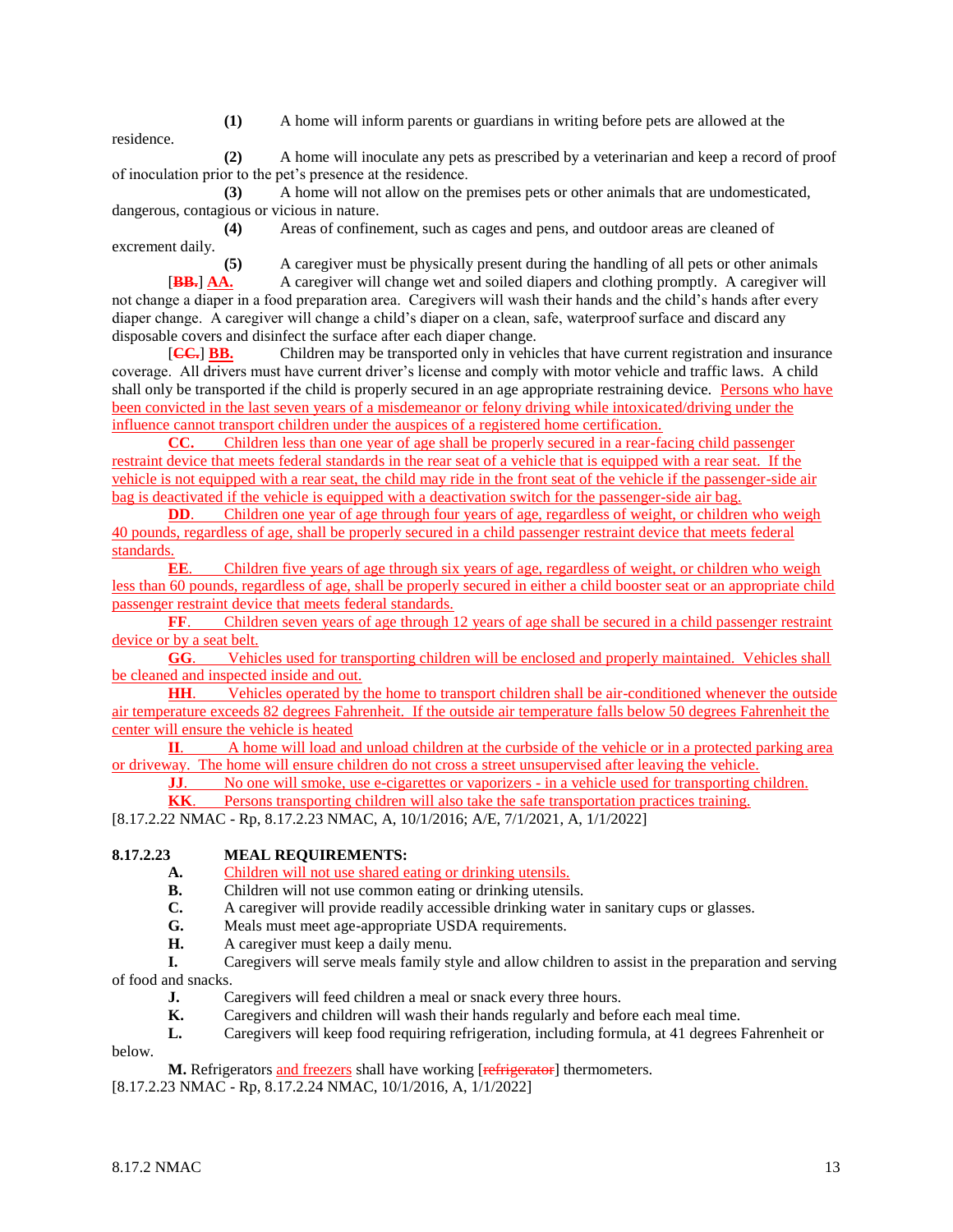#### **8.17.2.24 RECORD KEEPING REQUIREMENTS:** Caregivers must keep an information card for each child (including drop-in children) with:

- **A.** the child's full name;
- **B.** the child's birth date;

**C.** any known food or drug allergies or unusual physical condition;

**D.** the name, telephone number, and location of a parent or other responsible adult to be contacted in any emergency;

**E.** the name and telephone number of the child's physician;

**F.** authorization from a parent or guardian for the caregiver to seek professional medical care in an emergency;

**G.** written permission from a parent or guardian for the caregiver to administer medication prescribed by a physician or requested by the parent;

**H.** an immunization record showing current, age-appropriate immunizations for each child or a written waiver for immunizations granted by the department of health. A grace period of a maximum of 30 days will be granted for children in foster care or homeless children and youth  $\left[\frac{1}{2}$  , or at-risk children and youth as determined by the department;

**I.** written permission from parent to transport children outside of the registered home [-]  $\frac{1}{2}$  and

**J.** A record of the time the child arrived and left the home and dates of attendance initialed by a parent, guardian, or person authorized to pick up the child. The attendance log must be kept on file for 12 months. [8.17.2.24 NMAC - Rp, 8.17.2.25 NMAC, 10/1/2016; A/E, 7/1/2021, A 1/1/2022]

## **8.17.2.25 CAREGIVER'S RESPONSIBILITIES:**

**A.** A caregiver will directly supervise and actively care for children at all times during hours of operation including outdoor playtime and naptime. Caregivers will interact with children and provide a safe and positive learning environment.

**B.** Children will never be left unattended. A caregiver will be with the children at all times whether activities are inside or outside of the home. Caregivers will be onsite, available and responsive to children during all hours of operation.

**C.** A caregiver will use guidance that is positive, consistent and age-appropriate. The caregiver will not use:

**(1)** physical punishment of any type, including shaking, biting, hitting, pinching or putting anything on or in a child's mouth;

- **(2)** withdrawal of food, rest, bathroom access, or outdoor activities;
- **(3)** abusive or profane language, including yelling;
- **(4)** any form of public or private humiliation, including threats of physical punishment; or
- **(5)** unsupervised separation[.] ; or
- **(6)** children will not be lifted by the arms, hands, wrist, legs, feet, ankles, or clothing.

**D.** Each home must develop policies and procedures for expulsion of children. Policies and procedures shall include how the home will maintain a positive environment and will focus on preventing the expulsion of children age birth to five. The home must develop policies that include clear, appropriate, consistent expectations, and consequences to address disruptive student behaviors; and ensure fairness, equity, and continuous improvement.

**E.** Each home must develop an anti-discrimination policy that promotes the equal access of services for all children and families and prohibits discrimination based on race, color, religion, sex (including pregnancy, sexual orientation, or gender identity), national origin, disability, or age (40 and older).

[**E.**] **F.** Each home must offer children activities and experiences that are developmentally appropriate, allow children choices, and promote positive social, emotional, physical and intellectual growth and well-being. Caregivers will schedule activities in these areas. A caregiver will schedule routine activities such as meals, snacks, rest periods, and outdoor play to provide structure to the children's daily routine. Other activities should be flexible based on changes in the children's interests. A caregiver will also provide a variety of indoor and outdoor equipment to meet the children's developmental interests and needs. Equipment will encourage large and fine muscle activity, solitary and group play and active and quiet play. Television, videotapes and video games should be limited to two hours a day and should be age-appropriate.

[**F.**] **G.** Caregivers of infants will allow them to crawl or toddle. [Infants shall either be held or be fed sitting up for bottle-feeding. Infants unable to sit shall always be held for bottle-feeding. Infants and toddlers shall not be placed in a laying position while drinking bottles or sippy cups. The carrying of bottles and sippy cups by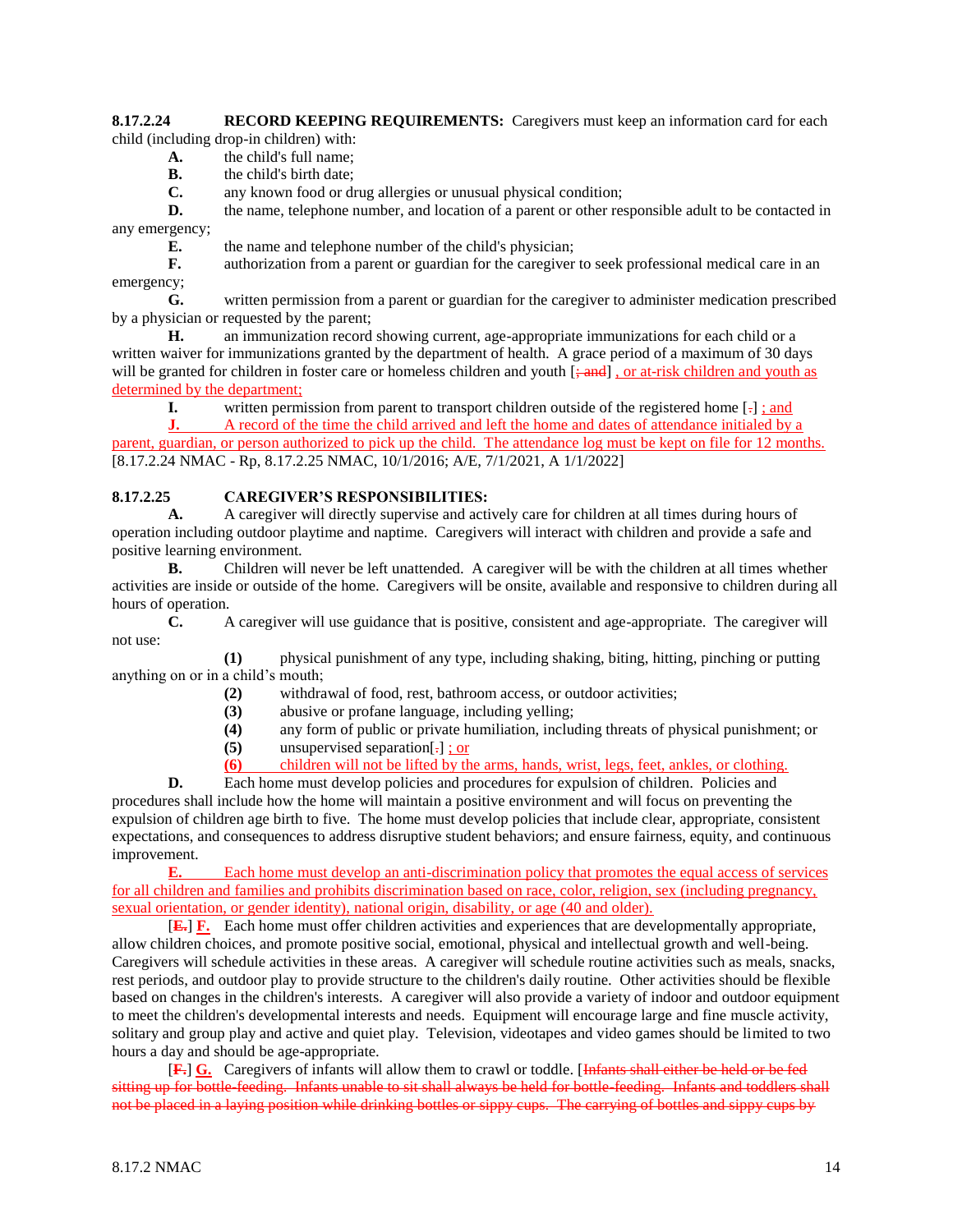young children throughout the day or night shall not be permitted. Caregivers will allow infants to eat and sleep on their own schedules.] Infants shall not be confined to one area for prolonged periods of time unless the infant is content and responsive. Children that are awake should be moved every 30 minutes to offer new stimulation.

[**F.**] **H.** Infants shall either be held or be fed sitting up for bottle-feeding. Infants unable to sit shall always be held for bottle-feeding. Infants and toddlers shall not be placed in a laying position while drinking bottles or sippy cups. The carrying of bottles and sippy cups by young children throughout the day or night shall not be permitted. Caregivers will allow infants to eat and sleep on their own schedules. Children will not be allowed to walk/run with pacifiers. Pacifiers will not be used outside of cribs in rooms with mobile infants or toddlers. Pacifiers will be labeled and not shared. Pacifiers will not be tied to the child. Dropped pacifiers shall be cleaned using warm water and soap.

[**G.**] **I.** Caregivers will ensure age appropriate naps or rest periods as follows:

**(1)** A home shall allow children who do not sleep to get up and participate in quiet activities that do not disturb the other children.

**(2)** Caregivers shall ensure that nothing covers the face or head of a child age 12 months or younger when the child is laid down to sleep and while the child is sleeping.

**(3)** Caregivers shall not place anything over the head or face of a child over 12 months of age when the child is laid down to sleep and while the child is sleeping.

**(4)** No child(ren) shall be allowed to sleep behind closed doors.

[**H.**] **J.** Swimming, wading and water:

**(1)** A caregiver must obtain written permission from a parent or guardian before a child

**(2)** If a home has a portable wading pool:

**(a)** a home will drain and fill the wading pool with fresh water daily and disinfect

the pool regularly;

enters a pool;

**(b)** a home will empty a wading pool when it is not in use and remove it from areas

accessible to children; and

**(c)** a home will not use a portable wading pool placed on concrete or asphalt. **(3)** If a home has a built in or above ground swimming pool, ditch, fish pond or other water

hazard:

**(a)** the fixture will be constructed, maintained and used in accordance with applicable state and local regulations;

**(b)** the fixture will be constructed and protected so that, when not in use, it is inaccessible to children; and

**(c)** when in use, children will be constantly supervised and ensure adequate safety for the ages, abilities and type of water hazard in use.

[8.17.2.25 NMAC - Rp, 8.17.2.26 NMAC, 10/1/2016, A, 1/1/2022]

## **HISTORY OF 8.17.2 NMAC:**

Pre-NMAC History: The material in this part was derived from that previously filed with the Commission of Public Records - State Records Center and Archives: ISD CCAP 400, Provider Registration, 11/4/1991

ISD CCAP 500, Provider Selection and Payment, 11/4/1991

#### **History of Repealed Material:**

8 NMAC 17.2, Requirements Governing Registration of Non-Licensed Family Child Care Homes - repealed 8/1/2000.

8.17.2 NMAC, Requirements Governing Registration of Non-Licensed Family Child Care Homes - repealed 11/30/2001.

8.17.2 NMAC, Requirements Governing Registration of Non-Licensed Family Child Care Homes - repealed 11/1/2002.

8.17.2 NMAC, Requirements Governing Registration of Non-Licensed Family Child Care Homes - repealed 02/14/2005.

8.17.2 NMAC, Requirements Governing Registration of Non-Licensed Family Child Care Homes - repealed 8/31/2006.

8.17.2 NMAC, Requirements Governing Registration of Non-Licensed Family Child Care Homes - repealed 7/30/2015.